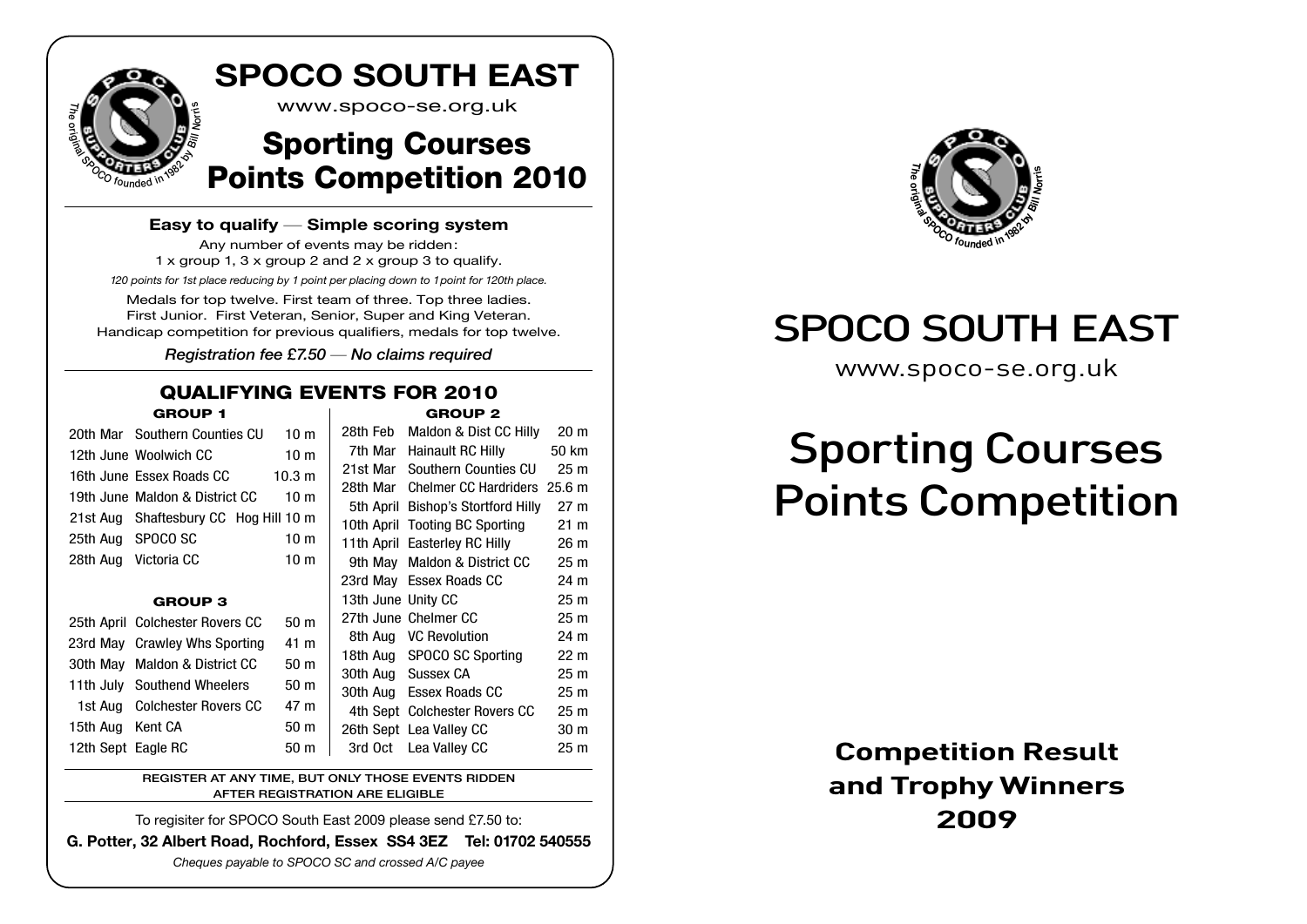Once again the dynamic duo of Paul Smith and Helen Boatman have taken the main honours, and Hamish Hore has kept up the recent success for the Maldon CC in the junior competition. This year has seen some notable firsts, an all-time record entry and the best ever number of qualifiers, with five new riders all making the top twelve. Antony Stapleton, winner of the junior competition in 1983, managed to qualify with the last counting event. Commiseration to those competitors who failed to qualify. My thanks to all riders who support the competition year in.

Once again, committed involvement from Andy Sheridan, who has organized the two SPOCO SC time trials and managed the web site, and of course Robin Johnson, with his generous support. This year Bob Stapley has been sidelined with illness, so was unable to ride and help, the first time he has missed qualifying for many years, also to the many good friends for their marshalling help. I look forward to seeing lots of you at the prize presentation in January. *GP*

# An informal Prize Presentation

will be held at the

# Windmill Tavern

East Hanningfield, CM3 8AA

## 12.00 for 12.30 pm

# **Sunday 10th January 2010**

Family parties welcome – refreshments supplied

#### Previous Winners

|      | <b>Main Competition</b>     |      | <b>Junior Competition</b> |
|------|-----------------------------|------|---------------------------|
| 1982 | John Patston                | 1982 | Rob Stahl                 |
| 1983 | John Patston                | 1983 | Antony Stapleton          |
| 1984 | John Patston                | 1984 | Alan Bainbridge           |
| 1985 | Tom Luxford                 | 1985 | Nick Wilkinson            |
| 1986 | <b>Renny Stirling</b>       | 1990 | Andrew Buddle             |
| 1987 | lan Browning                | 1991 | lan Short                 |
| 1988 | lan Browning                | 1993 | Martin Rubiera            |
| 1989 | Mark Bird                   | 1994 | Martin Rubiera            |
| 1990 | lan Browning                | 1996 | <b>Neil Hornett</b>       |
| 1991 | Phil Bull                   | 1997 | Neil Hornett              |
| 1992 | Glenn Taylor                | 2006 | Mark Beattie              |
| 1993 | Paul Bedford                | 2007 | Rob Tyas                  |
| 1994 | Paul Bedford                | 2008 | Jack Gibson               |
| 1995 | <b>Martin Meades</b>        |      |                           |
|      |                             |      |                           |
| 1996 | Les Palmer                  |      | <b>Ladies Competition</b> |
| 1997 | Rik Van Looy                | 1982 | Edie Blake                |
| 1998 | Andrew Archer               | 1983 | Anne Mann                 |
| 1999 | Rik Van Looy                | 1984 | Julie Bunton              |
| 2000 | Glenn Taylor                | 1985 | Diane Emery               |
| 2001 | Paul Smith                  | 1986 | Fran Browning             |
| 2002 | Paul Smith                  | 1987 | Julia Reynolds            |
| 2003 | Paul Smith                  | 1988 | Julie Baker               |
| 2004 | Glenn Taylor                | 1989 | Kathy Miles               |
| 2005 | Jason White                 | 1990 | Julie Baker               |
| 2006 | Jason White                 | 1991 | No qualifier              |
| 2007 | Paul Smith                  | 1992 | Sue Dorling               |
| 2008 | Paul Smith                  | 1993 | <b>Christine Oakes</b>    |
|      |                             | 1994 | Ruth Freestone-King       |
|      | <b>Handicap Competition</b> | 1995 | Ruth Freestone-King       |
| 1986 | Sam Shear                   | 1996 | Allison Butler            |
| 1987 | Bernard Hobbs               | 1997 | Janet Howes               |
| 1988 | Mick Divine                 | 1998 | Janet Howes               |
| 1989 | Mick Whitnell               | 1999 | Jeanette Degiorgio        |
| 1990 | Roger Bunnett               | 2000 | Jeanette Degiorgio        |
| 1991 | Gordon Allen                | 2001 | Angela Nainby             |
| 1992 | Sue Dorling                 | 2002 | Jeanette Degiorgio        |
| 1993 | <b>Chris Milne</b>          | 2003 | Lea Marshall              |
| 1994 | <b>Tim Dolphin</b>          | 2004 | Jennifer Patience         |
| 1995 | Michael Gowers              | 2005 | Julia Freeman             |
| 1996 | Mike Stapleton              | 2006 | Julia Freeman             |
| 1997 | <b>Bob Stapley</b>          | 2007 | Lea Marshall              |
| 1998 | Robin Johnson               | 2008 | Helen Boatman             |
| 1999 | Peter Stone                 |      |                           |
| 2000 | <b>Bob Stapley</b>          |      |                           |
| 2001 | Robin Johnson               |      |                           |
|      |                             |      |                           |
| 2002 | Graham Hurrell              |      |                           |
| 2003 | Dave Kendall                |      |                           |
| 2004 | Ann Shuttleworth            |      |                           |
| 2005 | Sue Gray                    |      |                           |
| 2006 | Jonathon Hemming            |      |                           |
| 2007 | David Ingram                |      |                           |
| 2008 | Jim Hornett                 |      |                           |

|      | <b>Team Competition</b>     |
|------|-----------------------------|
| 1983 | Chelmer CC                  |
| 1984 | Redbridge CC                |
| 1985 | Hainault RC                 |
| 1986 | Leo RC                      |
| 1987 | Leo RC                      |
| 1988 | <b>Colchester Rovers CC</b> |
| 1989 | Maldon & District CC        |
| 1990 | Marlboro AC                 |
| 1991 | Hainault RC                 |
| 1992 | Basildon CC                 |
| 1993 | Finsbury Park CC            |
| 1994 | No qualifiers               |
| 1995 | <b>Chelmer CC</b>           |
| 1996 | No qualifiers               |
| 1997 | <b>Bishops Stortford CC</b> |
| 1998 | <b>Chelmer CC</b>           |
| 1999 | <b>API Resprays</b>         |
| 2000 | <b>API Resprays</b>         |
| 2001 | apibikes.com                |
| 2002 | PCA Ciclos Uno              |
| 2003 | Chelmer CC                  |
| 2004 | <b>PCA Ciclos Uno</b>       |
| 2005 | Team JD Cycles              |
| 2006 | Finsbury Park CC            |
| 2007 | <b>API-Metrow</b>           |
| 2008 | Essex Roads CC              |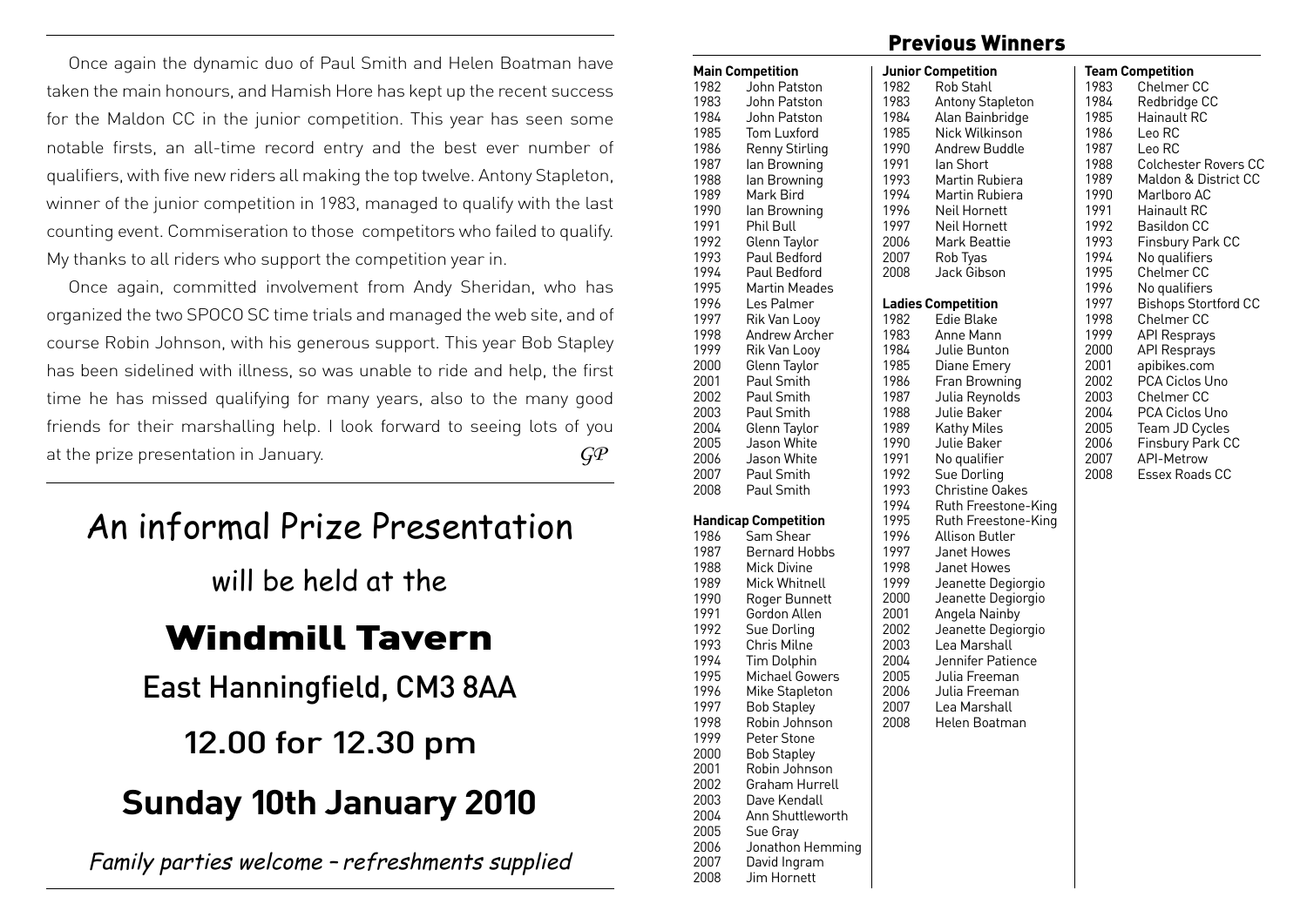#### SPOCO SE – non-qualifiers (In Club order)

| Name                         | Club                                       | Cat         | H'cap        | Gp 1      |           | Gp <sub>2</sub> |          | Gp 3     |     |
|------------------------------|--------------------------------------------|-------------|--------------|-----------|-----------|-----------------|----------|----------|-----|
| Colin Marshall               | 34 Nomads CC                               | SenVet      | 150          |           |           |                 |          |          |     |
| Richard Tully                | Anerley BC                                 | Sen         |              | 96        | 103       | 108             | 109      |          |     |
| <b>Stuart Clark</b>          | API-Metrow                                 | Sen         |              |           | 110       | 117             | 113      | 108      |     |
| Glenn Taylor                 | API-Metrow                                 | Vet         | $\mathbf{2}$ | 111       | 119       | 115             |          | 112      |     |
| Tom Silverlock               | <b>CC Hackney</b>                          | Vet         | 120          | 85        | 92<br>97  | 95              | 90<br>86 | 73<br>37 |     |
| Graham Brant                 | Chelmer <sub>CC</sub><br><b>Chelmer CC</b> | Sen         |              | 102<br>93 | 86        | 107<br>93       |          |          |     |
| Erron Field<br>Neil Hornett  | Chelmer CC                                 | Sen<br>Sen  | 56           | 114       | 115       | 116             | 110      | 95       |     |
| Ken Baker                    | <b>Colchester Rovers CC</b>                | SenVet      | 93           |           | 102       | 95              | 94       | 93       |     |
| Chris Douglas                | <b>Colchester Rovers CC</b>                | Vet         |              |           |           |                 |          | 43       | 79  |
| Nick Webber                  | <b>Colchester Rovers CC</b>                | Vet         |              |           | 104       | 107             |          | 109      | 106 |
| Simon Gent                   | East London Velo                           | Sen         | 129          | 87        | 80        | 70              | 105      |          |     |
| Jamie Xavier                 | East London Velo                           | Sen         |              |           | 38        |                 |          |          |     |
| <b>Bob Stapley</b>           | Epsom CC                                   | SupVet      | 147          |           | 86        | 98              |          |          |     |
| Giselle Devlin               | Essex Roads CC                             | LadyVet     |              | 98        | 100       | 85              | 91       | 71       |     |
| Stuart Jago                  | Essex Roads CC                             | SenVet      |              |           | 87        |                 |          | 69       |     |
| Lea Marshall                 | Essex Roads CC                             | Lady        | 196          | 94        | 88        |                 |          |          |     |
| Robin Young                  | Essex Roads CC                             | Sen         |              | 117       | 116       | 116             | 117      | 111      |     |
| David Kendall                | Finsbury Park CC                           | Sen         | 22           |           | 117       | 113             |          | 115      | 116 |
| Chris Lodge                  | Finsbury Park CC                           | SenVet      | 48           | 98        | 101       | 93              |          |          |     |
| Neal Marrin                  | Finsbury Park CC                           | Sen         | 70           | 113       | 96        | 101             | 105      | 105      |     |
| Sean McDougall               | Finsbury Park CC                           | Sen         | 66           |           | 86        | 104             | 88       |          |     |
| Samuel Parker                | Finsbury Park CC                           | Sen         |              |           |           |                 |          |          |     |
| Nick Green                   | <b>Flitch Crono</b>                        | Sen         |              | 120       | 120       | 119             |          | 116      |     |
| Geoff Bores                  | Ford CC                                    | SenVet      | 84           |           | 111       | 103             | 103      |          |     |
| <b>Russell Cook</b>          | Ford CC                                    | Vet         |              |           | 79        | 63              | 87       |          |     |
| Clive Harrison               | Ford CC                                    | Vet         | 30           |           | 113       | 107             | 114      |          |     |
| <b>Steve Knott</b>           | Ford CC                                    | SenVet      |              |           | 76        | 57              | 69       |          |     |
| Paul Godfrey                 | Hainault RC                                | Sen         |              | 104       | 108       | 104             |          |          |     |
| lan Short                    | Hainault RC                                | Sen         |              | 118       | 119       | 119             | 118      | 113      |     |
| <b>Chris Tomkins</b>         | Hainault RC                                | SenVet      | 142          |           | 98        | 68              | 98       | 93       |     |
| Michael Smith                | Lotto Olympia Team Inter Bike              | Vet         |              |           |           |                 |          | 117      |     |
| Allman Fowler                | Maldon & District CC                       | Vet         | 205          | 87        | 75        | 45              | 75       | 76       |     |
| Gary Poole                   | Maldon & District CC                       | Vet         | 13           | 119       | 114       | 116             |          | 108      |     |
| Gary Wood                    | Maldon & District CC                       | Vet         | 54           | 108       | 109       |                 |          |          |     |
| Sue Wood                     | Maldon & District CC                       | Lady        | 225          |           | 66        |                 |          |          |     |
| Dean Wylie                   | Maldon & District CC                       | Vet         |              |           | 73        |                 |          |          |     |
| Gary Webb                    | Metropolitan Police CC                     | Vet         | 130          |           | 69        |                 |          |          |     |
| Dean Lubin                   | PC Ciclos Uno                              | Sen         | 6            | 119       | 120       | 120             | 118      | 119      |     |
| Simon Smythe                 | PC Ciclos Uno                              | Vet         | 8            | 117       | 112<br>99 | 108             | 105      | 105      | 109 |
| Richard Mellor<br>Claire Lee | Redbridge CC                               | Vet         | 60           |           |           | 109             |          | 94       | 108 |
| Chris Cattano                | Science In Sport.com<br>Southend Wheelers  | Lady<br>Vet |              |           |           |                 |          |          |     |
| Arthur Knowler               | Southend Wheelers                          | SenVet      | 194          |           | 93        | 91              | 87       | 63       | 80  |
| Brendan Fahy                 | <b>SPOCO Supporters Club</b>               | Vet         | 154          |           |           |                 |          |          |     |
| Jim Hornett                  | <b>SPOCO Supporters Club</b>               | SenVet      | 132          | 91        | 72        | 96              | 95       | 57       |     |
| Fran Hornett                 | SPOCO Supporters Club                      | LadyVet     |              | 47        |           |                 |          |          |     |
| Neil Douglas                 | Stowmarket & Dist CC                       | Vet         |              |           | 105       | 76              |          |          |     |
| <b>Will Marchant</b>         | Team Bradgate                              | SupVet      |              |           |           |                 |          |          |     |
| Michael Stanley              | Team Cambridge                             | SenVet      | 250          |           |           |                 |          |          |     |
| Mick Walker                  | VC Elan - Harry Perry                      | SupVet      | 167          | 98        |           |                 |          |          |     |
| Julian Stock                 | <b>VC Revolution</b>                       | Sen         |              |           | 92        | 89              | 101      |          |     |
| <b>Bob Brabbins</b>          | Victoria CC                                | SupVet      |              | 87        | 93        | 86              |          |          |     |
| Chris Gould                  | West Kent RC                               | Sen         |              |           | 104       |                 |          |          |     |
| Colin Clarke                 | <b>Wolsey Road Club</b>                    | Vet         | 221          | 84        | 65        | 69              | 97       |          |     |

SPOCO South East Sporting Courses Points Competition 2009

## **AWARD WINNERS**

- Winner: Paul Smith Gold Medal & Trophy Second: PNuT Arnold — Silver Medal Third: Darren Frostick — Silver Medal Bronze Medals 4th to 12th place
- First Lady: Helen Boatman Gold Medal & Trophy Second Lady: Gwen Cook — Silver Medal Third Lady: Sue Fenwick — Bronze Medal

First Junior: Hamish Hore — Gold Medal & Trophy Second Junior: Sonny Dawson — Silver Medal Third Junior: Kuruparan Kukathasan — Bronze Medal

First Veteran: Paul Smith — Gold Medal First Senior Veteran: John Bonnyhood — Gold Medal First Super Veteran: Jim Reed — Gold Medal

First Team: Essex Roads CC — Gold Medals & Trophy Jason Chester, Colin Wilgress, Nick Hasler

First Handicap: Gwen Cook — Gold Medal & Trophy Second Handicap: Karthic Kukathasan — Silver Medal Third Handicap: Helen Boatman — Silver Medal Bronze Medals 4th to 12th place

Lanterne Rouge: Daniel Babbs — Bronze Medal & Trophy

Competition secretary: George Potter, 32 Albert Road, Rochford, Essex SS4 3EZ Tel: 01702 540555